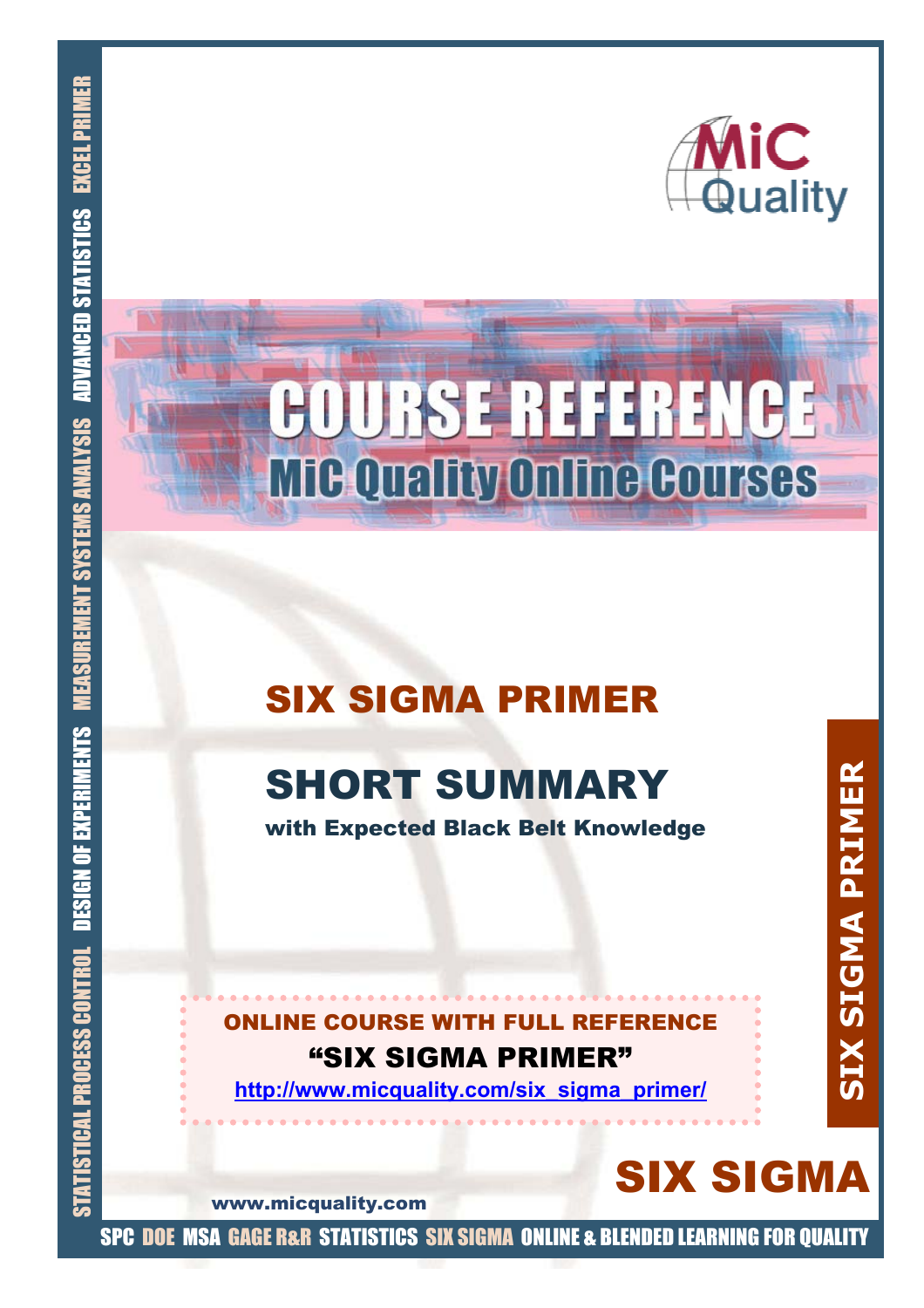### **SIX SIGMA PRIMER**



This publication belongs to a series of **Course Reference** booklets that accompany our online courses. This booklet contains a **short summary** of the material covered in our **Six Sigma Primer** online course.

For information about all our courses and **free Six Sigma resources** visit our Web site at **www.micquality.com**:

- σ **Free Online Module** "**Introduction to Statistics**"
- σ **Free Glossary** with 300+ Six Sigma and statistical terms
- σ **Free Online Excel Primer**
- σ **Reference tables**, **Six Sigma and Normal Distribution calculators**

*Glen Netherwood, MiC Quality*

### **CONTENTS**

### **APPENDICES**

**Appendix – Expected Black Belt Knowledge** 

**OUR STUDENTS SAY: Jennifer McClare, Engineer, Canada** 

2 Copyright 2007 Microsoft 2007 Microsoft 2007 Microsoft www.microsoft 2007 Microsoft 2007 Microsoft 2007 Microsoft 2007 Microsoft 2007 Microsoft 2007 Microsoft 2007 Microsoft 2007 Microsoft 2007 Microsoft 2007 Microsoft 2 "Very practical, lots of examples, easy to understand. Rather than just a review of math, the course was very applied with a number of very practical real-world examples. It showed me that I already knew enough to be making improvements in processes, but just didn't know how to apply it. The email support was very thorough and contained personal responses, not "canned" answers; individual attention was at least as good as in a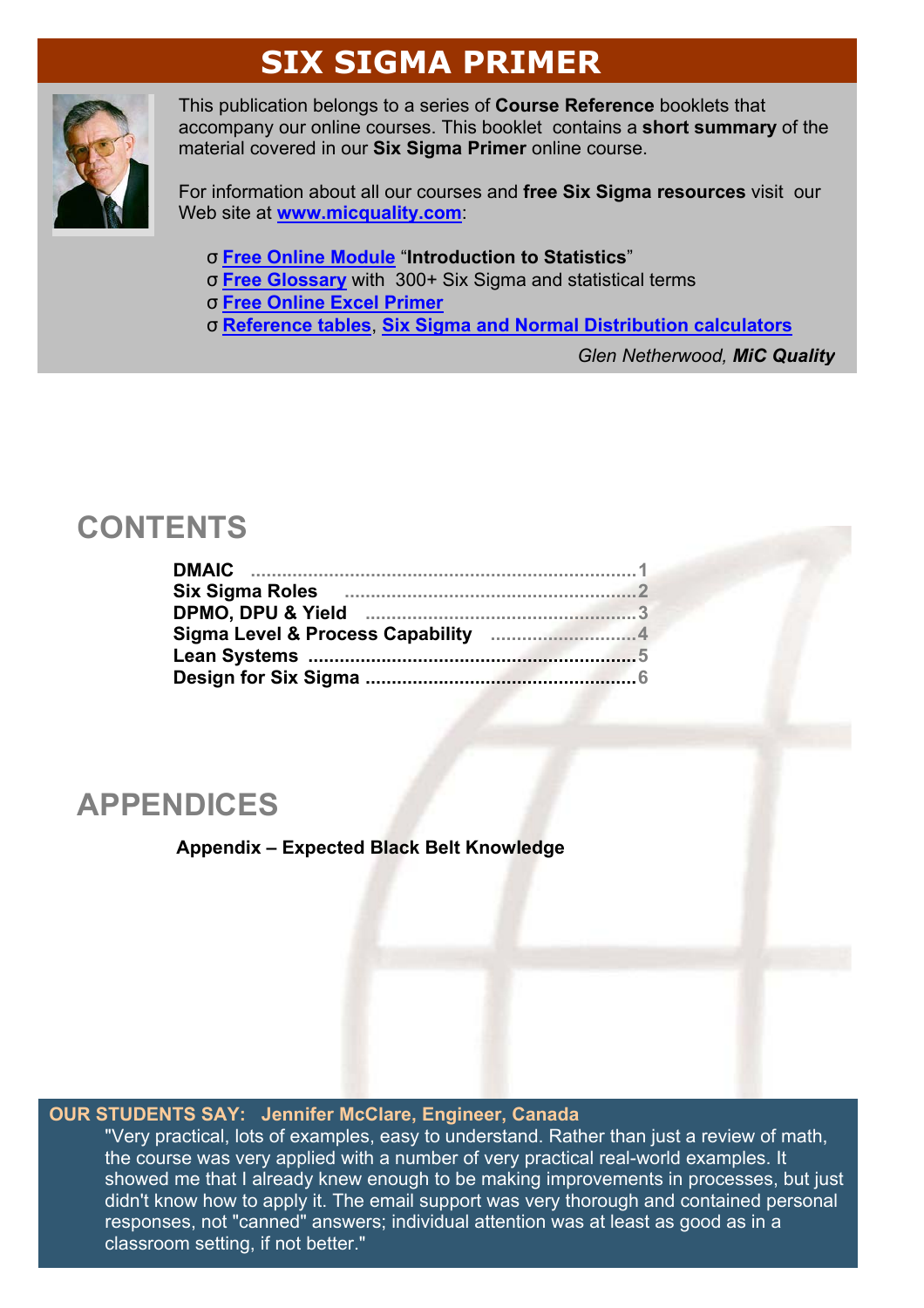

### **DMAIC**

|                   | <b>The DMAIC Sequence</b>                                                                                                                                                                                                                                                                                                                                                                                                               |
|-------------------|-----------------------------------------------------------------------------------------------------------------------------------------------------------------------------------------------------------------------------------------------------------------------------------------------------------------------------------------------------------------------------------------------------------------------------------------|
| <b>DEPLOYMENT</b> | Deployment refers to the overall organization of Six Sigma within the<br>company and the initiation of the projects. There are four main aspects:<br>preparing the organization for Six Sigma organizationally and<br>culturally<br>maintaining and developing the benefits of Six Sigma over time<br>selecting individual projects and forming the project team<br>spreading knowledge and experience to other projects and activities |
| <b>DMAIC</b>      | Each Six Sigma project follows the 'DMAIC' sequence:<br>Define specify the stakeholder needs, particularly the customer<br>Measure<br><b>Measure</b><br>determine the nature and extent of current problems                                                                                                                                                                                                                             |
|                   | Analyze find out what causes the problems<br>Improve fix the problems                                                                                                                                                                                                                                                                                                                                                                   |
|                   | <b>Control</b><br>Control lock in the solutions                                                                                                                                                                                                                                                                                                                                                                                         |
| <b>DEFINE</b>     | identify the main steps in the process that is to be improved, particularly<br>$\bullet$<br>where it starts and ends, and the customers and suppliers<br>investigate the needs and expectations of the customers and other<br>stakeholders and translate them into specific measures<br>firm up the project objectives and timescales                                                                                                   |
| <b>MEASURE</b>    | Collect information on how well the existing process achieves the measures<br>that were selected in the define stage. Gather information on the nature and<br>extent of the issues identified.                                                                                                                                                                                                                                          |
| <b>ANALYZE</b>    | Identify the factors that affect the process, and that contribute to the<br>problems that were identified in the measure stage. Carry out testing and<br>analysis as necessary to achieve this.                                                                                                                                                                                                                                         |
| <b>IMPROVE</b>    | Use the understanding of the factors identified in the analyze stage to come<br>up with possible improvements and solutions. Use systematic testing to<br>decide between alternative approaches and confirm that the proposed<br>solutions work as expected.                                                                                                                                                                            |
| <b>CONTROL</b>    | Put in place monitoring and control systems to lock in the improvements<br>and make sure that the process performance will not slip back. Hand the<br>process back to the process owner.                                                                                                                                                                                                                                                |

SIX SIGMA PRIMER

SIX SIGMA PRIMER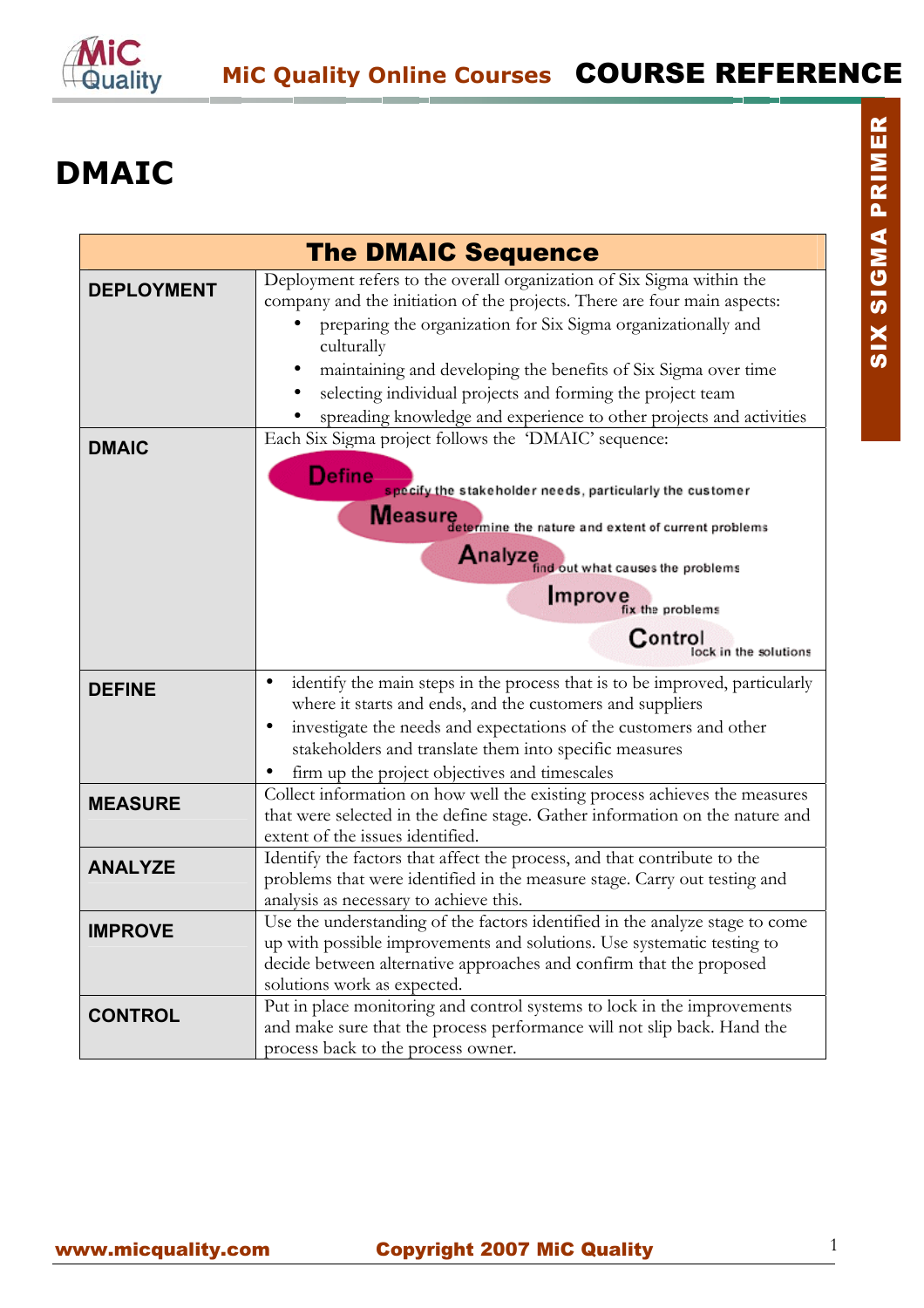### COURSE REFERENCE **MiC Quality Online Courses**



### **SIX SIGMA ROLES**

|                                    | <b>Six Sigma Roles</b>                                                                                                                                                                                                                                                                                                                                                                                                                                                                                                                                                                                                                                             |
|------------------------------------|--------------------------------------------------------------------------------------------------------------------------------------------------------------------------------------------------------------------------------------------------------------------------------------------------------------------------------------------------------------------------------------------------------------------------------------------------------------------------------------------------------------------------------------------------------------------------------------------------------------------------------------------------------------------|
| <b>EXECUTIVES</b>                  | Management support is essential to the success of Six Sigma. A large<br>organization should have a Six Sigma council or equivalent body to oversight<br>and represent Six Sigma. The executive will be concerned with corporate level<br>goals and targets                                                                                                                                                                                                                                                                                                                                                                                                         |
| <b>CHAMPION</b>                    | Can be used to describe anybody who 'champions' Six Sigma, but usually<br>refers to a senior executive who takes responsibility for Six Sigma projects and<br>oversees, supports, finds resources, and monitors progress.                                                                                                                                                                                                                                                                                                                                                                                                                                          |
| <b>MASTER</b><br><b>BLACK BELT</b> | An expert in Six Sigma responsible for Six Sigma mentoring and training and<br>for the technical and professional standards of Six Sigma. In a Six Sigma<br>company there is roughly one Master Black Belt for every thousand employees.<br>They will have been Black Belts on a number of Six Sigma projects and have<br>excellent knowledge of statistical methods. They will have ASQ Six Sigma<br>Black Belt certification or equivalent qualifications.                                                                                                                                                                                                       |
| <b>BLACK BELT</b>                  | Black Belts are experts in Six Sigma who manage Six Sigma projects. In a Six<br>Sigma company there is roughly one Black Belt for every hundred employees.<br>Black Belts will have completed a Black Belt course offered by a reputable<br>organization. These normally involve about 16 days training over four to six<br>months and concurrent completion of a Six Sigma project. The Black Belt<br>courses should be regarded as an introductory qualification, the Black Belt<br>should continue to develop their knowledge and skill under the guidance of a<br>Master Black Belt. They should be working towards ASQ Six Sigma Black Belt<br>certification. |
| <b>GREEN BELT</b>                  | Green Belts are similar to Black Belts, but less highly qualified, particularly in<br>statistical methods. They can lead smaller projects under the supervision of a<br>Black Belt, or work with a Black Belt on larger projects.<br>A Green Belt course usually involves about 10 days training. Green Belts<br>should also have, or be working towards, the ASQ Six Sigma Green Belt<br>Certification.                                                                                                                                                                                                                                                           |
| <b>PROCESS</b><br><b>OWNER</b>     | The manager or supervisor of the section most concerned with the project.<br>They will be responsible for the process after the Six Sigma project is<br>complete.                                                                                                                                                                                                                                                                                                                                                                                                                                                                                                  |
| <b>SIX SIGMA</b><br><b>TEAM</b>    | The people who work on the Six Sigma project under the guidance of the<br><b>Black Belt.</b><br>Six Sigma teams are best kept small, six people or fewer, and the members are<br>selected for their process knowledge, their ability to contribute to the project<br>and to work as part of the team.                                                                                                                                                                                                                                                                                                                                                              |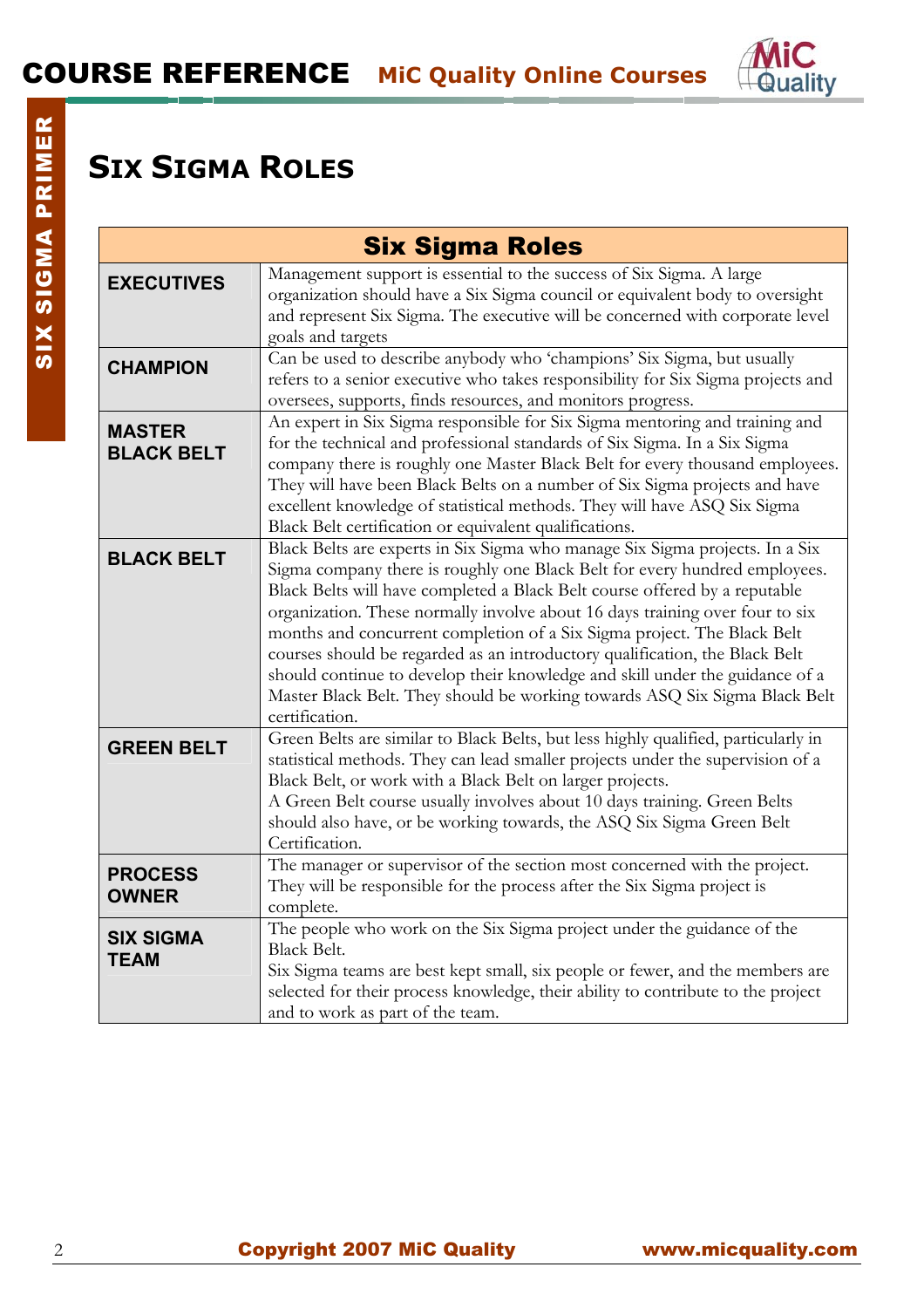

### **DPMO, DPU & YIELD**

|                                                    | <b>Six Sigma Metrics</b>                                                                                                                                                                                                      |
|----------------------------------------------------|-------------------------------------------------------------------------------------------------------------------------------------------------------------------------------------------------------------------------------|
| <b>INTRODUCTION</b>                                | Various metrics are used in Six Sigma. These include the concept of 'defect<br>opportunities' and the use of 'sigma' to measure process performance.                                                                          |
| <b>EXAMPLE</b>                                     | Attaching a cover plate involves tightening five screws. 2000 plates were<br>fitted and two screws were missed.                                                                                                               |
| <b>DPMO</b>                                        | 'Defects Per Million Opportunities'. An activity or product may have<br>several 'opportunities' for a defect. If each screw is defined as an<br>opportunity:<br>DPMO = $\frac{2}{5 \times 2.000} \times 1,000,000 = 200$      |
| <b>SIGMA LEVELS</b>                                | The number of DPMO can be converted to a 'sigma level'.<br>200 DPMO converts to slightly better than a 5 sigma process.                                                                                                       |
| <b>DPU</b>                                         | Defects Per Unit:<br>$DPU = \frac{2}{2000} = 0.001$                                                                                                                                                                           |
| <b>YIELD</b>                                       | The yield is calculated from:<br>yield = $e^{-0.001} = 0.999$<br>$yield = e^{-DPU}$<br>NOTE: The correct formula is not:<br>$yield = 1 - DPU$<br>This formula ignores the possibility that one unit may have several defects. |
| <b>FPY</b>                                         | First Pass Yield. The yield before any defects have been corrected.                                                                                                                                                           |
| <b>FINAL YIELD</b>                                 | The yield after defects have been corrected.                                                                                                                                                                                  |
| <b>HIDDEN</b><br><b>FACTORY</b>                    | The rework and 'waste' that is hidden if only the final yield is considered.                                                                                                                                                  |
| <b>ROLLED</b><br><b>THROUGHPUT</b><br><b>YIELD</b> | In a multi-step process the overall yield from each step based on the First<br>Pass Yield:<br>$FPY = 0.8$ $FPY = 0.7$ $FPY = 0.6$ $FPY = 0.9$<br>$RTY = 0.8 \times 0.7 \times 0.6 \times 0.9 = 0.302$                         |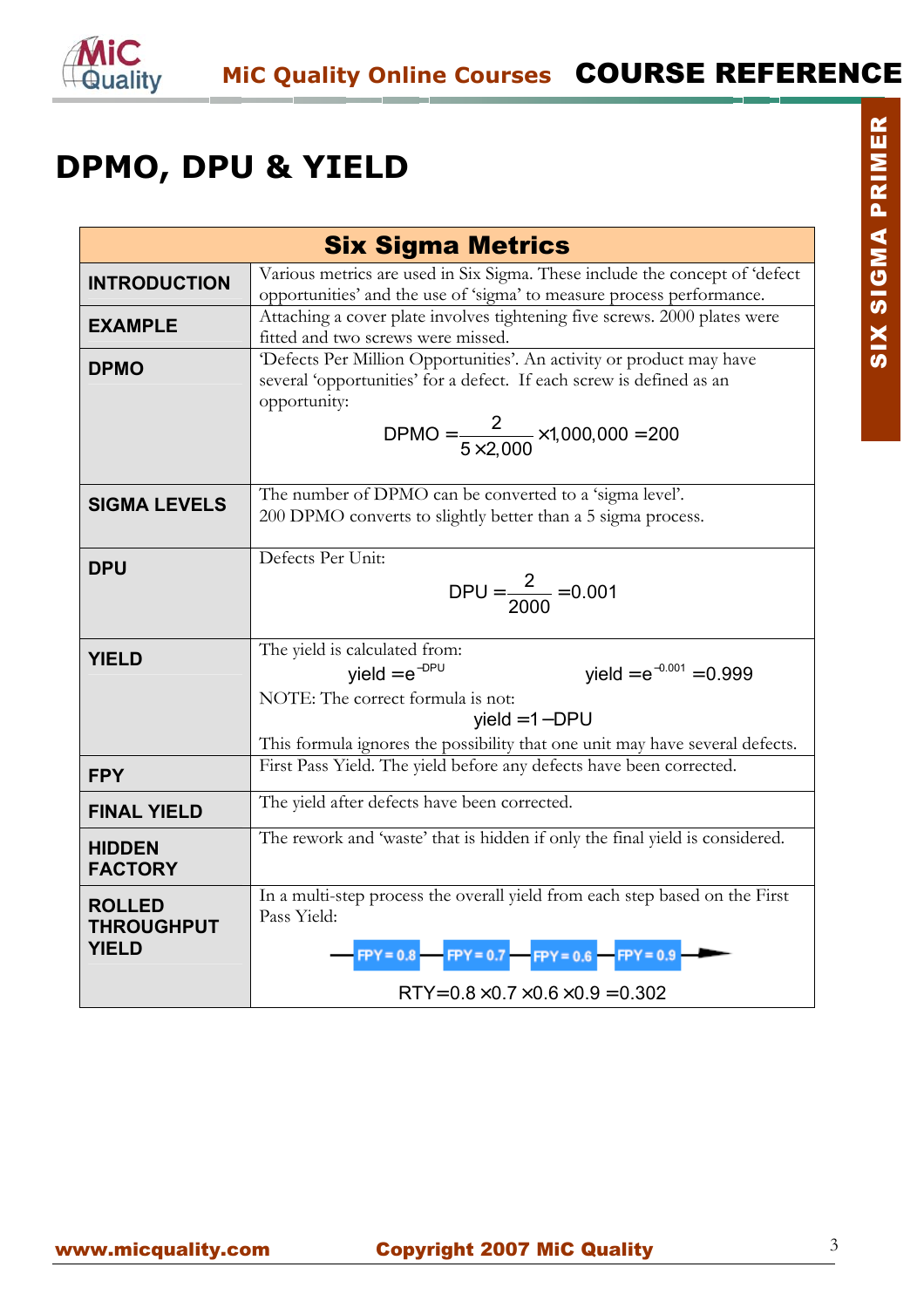

### **SIGMA LEVEL & PROCESS CAPABILITY**

|                   | <b>The Sigma Level</b>                                                                                                                |
|-------------------|---------------------------------------------------------------------------------------------------------------------------------------|
|                   | Continuous data often conform to a normal distribution:                                                                               |
|                   | 2.28%<br>60<br>65<br>70<br>75<br>50<br>55<br>45<br>The area of the curve maps to the proportion of the process output. In the example |
|                   | 2.28% of the output will be greater than 70                                                                                           |
| <b>SIX SIGMA</b>  | In a Six Sigma process there should be at least six standard deviations between the<br>target and each specification limit:           |
|                   | $12\sigma$                                                                                                                            |
| <b>SIGMA</b>      | It is difficult to keep a process dead on target and when the sigma level is converted                                                |
| LEVEL &           | to the number of DPMO it is usual to assume the actual process mean is $1\frac{1}{2}$                                                 |
| <b>DPMO</b>       | standard deviations from the target:                                                                                                  |
|                   | 1.50                                                                                                                                  |
| <b>PROCESS</b>    | The Process Capability is another measure of the number of defects. The formula                                                       |
| <b>CAPABILITY</b> | 1S:                                                                                                                                   |
|                   | $C_p = \frac{USL - LSL}{6\sigma}$                                                                                                     |
|                   | NOTE: 'σ' must be calculated using the 'range' method, see the MiC Quality course                                                     |
|                   | in Statistical Process Control.                                                                                                       |
|                   | $C_p = 1$ Just Capable<br>$C_p > 1$ Capable<br>$C_p < 1$ Not Capable                                                                  |
|                   | 6 σ<br>6 σ<br>6 σ<br>ຮ່<br>σ<br>gu<br>g                                                                                               |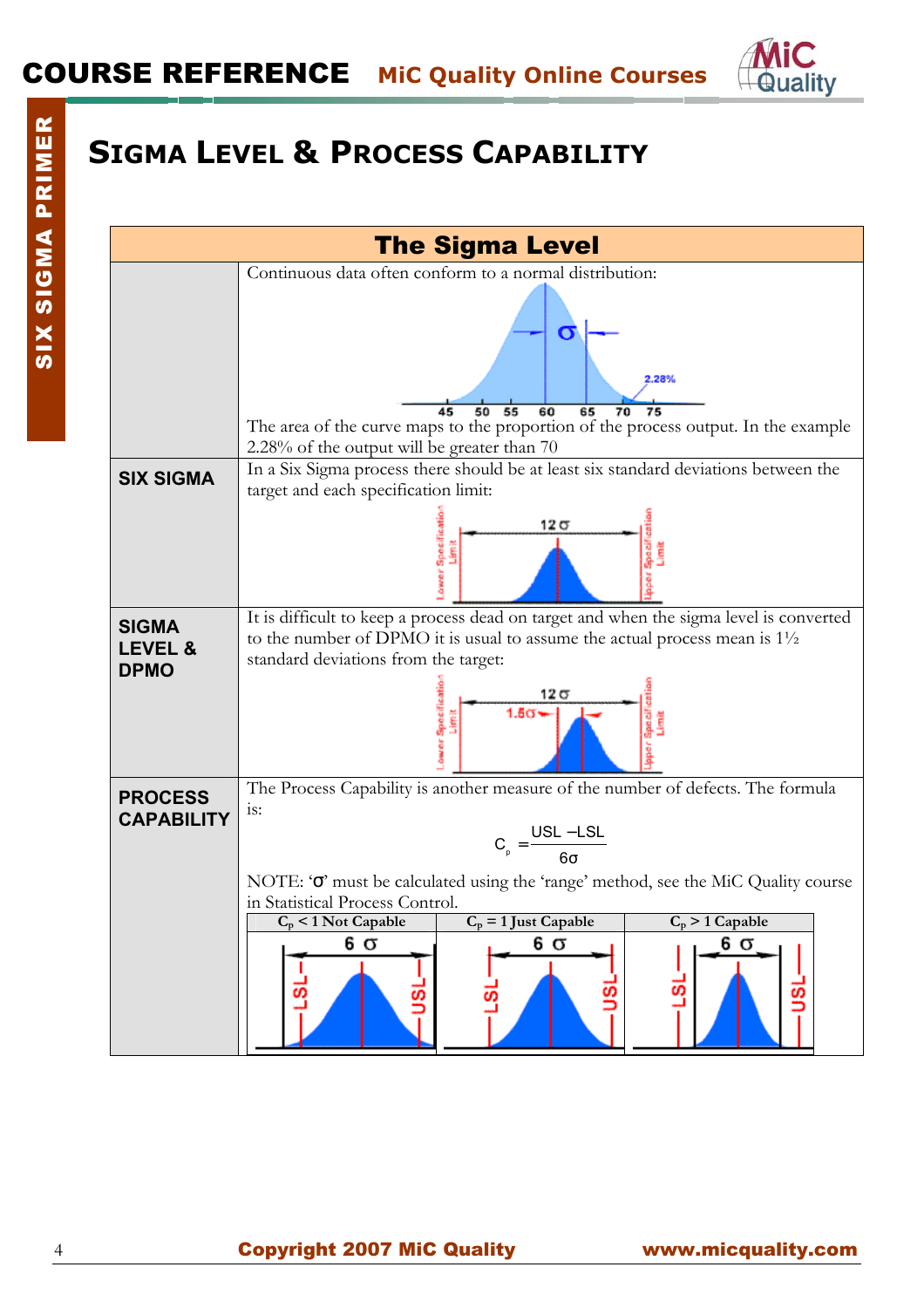

### **LEAN SYSTEMS**

|                     |                                                                                                                                                                    | <b>Lean Systems</b>                                                                                                                                                                                                                                                     |
|---------------------|--------------------------------------------------------------------------------------------------------------------------------------------------------------------|-------------------------------------------------------------------------------------------------------------------------------------------------------------------------------------------------------------------------------------------------------------------------|
| <b>INTRODUCTION</b> |                                                                                                                                                                    | Six Sigma is about reducing process variation, whilst Lean is about eliminating                                                                                                                                                                                         |
| <b>5S</b>           | waste, often known as 'muda'.<br>A five-step method for eliminating waste and making the workplace more<br>efficient:                                              |                                                                                                                                                                                                                                                                         |
|                     | Seiri (Sort)                                                                                                                                                       | get rid of unused, or rarely used material,<br>tools etc.                                                                                                                                                                                                               |
|                     | <b>Seiton (Set in Order)</b>                                                                                                                                       | make a place for everything, it should be<br>clear where everything should go and if<br>anything is missing (e.g. by using a shadow<br>board)                                                                                                                           |
|                     | Seiso (Shine)                                                                                                                                                      | carry out a thorough clean and tidy                                                                                                                                                                                                                                     |
|                     | Seiketsu<br>(Standardize)                                                                                                                                          | implement standard ways of carrying out<br>tasks                                                                                                                                                                                                                        |
|                     | <b>Shitsuke (Sustain)</b>                                                                                                                                          | keep up with the improvements, every day                                                                                                                                                                                                                                |
|                     |                                                                                                                                                                    |                                                                                                                                                                                                                                                                         |
| <b>Value Stream</b> | <b>Supplier</b><br>Weekly<br>Deliver                                                                                                                               | Control<br>Monthly forecast<br>order 6 weeks<br>updated weekly<br>ahead<br>Weekly Schedule<br>Weekly Schedule<br>Process<br><b>Customer</b><br>5 Tons<br>Weekly<br>2,000 Units<br>Cycle 1 day<br>Deliver<br>16 hours/day<br>Setup 2 hours<br>12 Days<br>5 Days<br>1 Day |
| <b>Kanban</b>       | A method used to control production in a 'Pull' system:<br>Production kanban<br>authorísíng product<br><b>Supplying Process</b><br>Product resupply with<br>kanban | Product + withdrawal<br>kanban<br>Ing Process<br>Consu<br>withdrawal kanban<br>returning for product<br><b>Store</b>                                                                                                                                                    |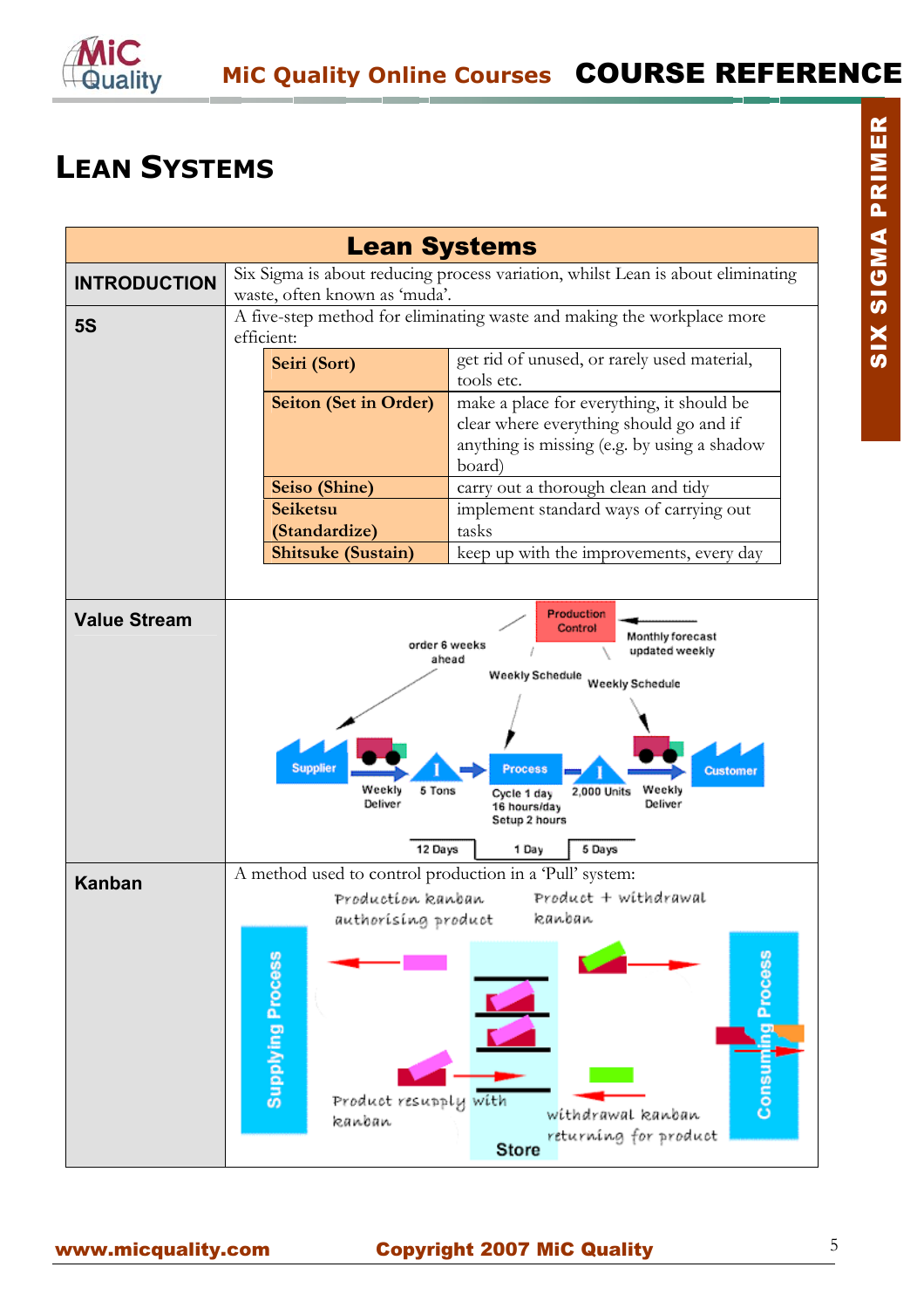

### **DESIGN FOR SIX SIGMA**

|                     |                       | <b>Design for Six Sigma</b>                                                                                                                                                                                                                                                                                                              |
|---------------------|-----------------------|------------------------------------------------------------------------------------------------------------------------------------------------------------------------------------------------------------------------------------------------------------------------------------------------------------------------------------------|
| <b>INTRODUCTION</b> | Design and Validate). | Design for Six Sigma is used where the process is totally new, rather than<br>improving an existing process.<br>The DMAIC sequence is replaced by a DMADV (Define, Measure, Analyze,                                                                                                                                                     |
| <b>DMADV</b>        | <b>Define</b>         | Decide on the goals of the activity.<br>Make sure the goals meet the customer expectations and are in<br>line with the strategy of the organization. This is similar to the<br>'D' in DMAIC.                                                                                                                                             |
|                     | <b>Measure</b>        | Use the feedback from the customers, and other stakeholders,<br>to decide on the metrics that the project must achieve.<br>The Voice of the Customer can be translated into specific<br>features of the product or service using Quality Function<br>Deployment (QFD), often known as the 'House of Quality'.                            |
|                     | Analyze               | Develop several options for the design, and choose between<br>them.<br>Developing the options may involve using strategic-level<br>analytical tools, such as Porter's Five Factor Analysis or<br>Benchmarking.<br>Deciding between the options may involve using a method<br>such as Pugh Analysis.                                      |
|                     | Design                | Carry out the design.<br>The design should make use of the appropriate 'Design for X'<br>(DFX) methods. Available methods include Design for Quality,<br>Design for Manufacture and Design for Assembly.<br>Where the design is a physical product, rather than a service,<br>robust design principles (the Taguchi method) may be used. |
|                     | Validate              | Put the design into practice and make sure it works.<br>This will involve prototype trials. It will also involve collecting<br>detailed feedback from customers and stakeholders.<br>DMADOV is an alternative to DMADV. The additional 'O' stands for<br>optimize, this where experimental design would be used.                         |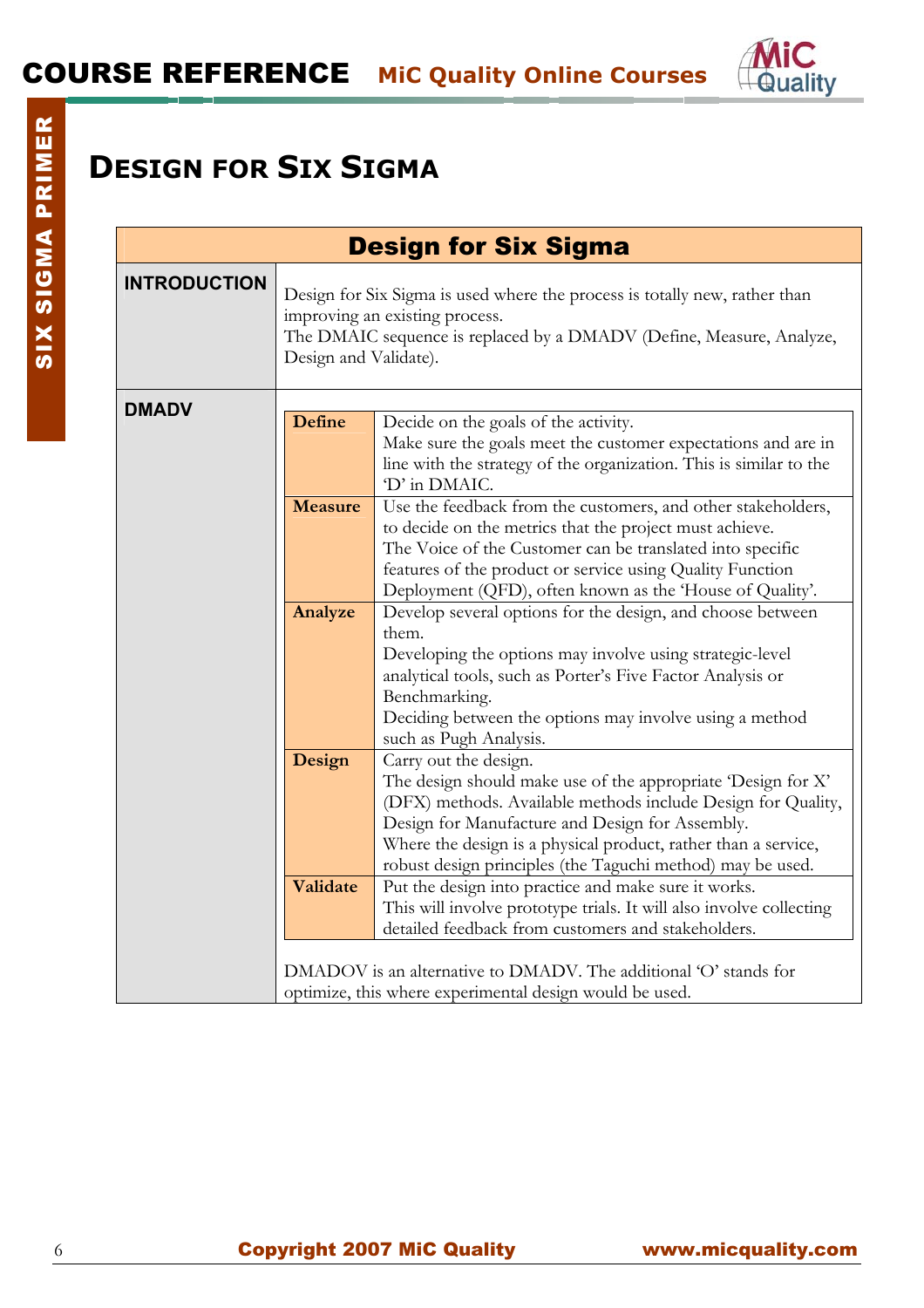

## APPENDIX

### **EXPECTED BLACK BELT KNOWLEDGE**

**NOTE**: The terms are defined in the MiC Quality free Six Sigma Glossary: http://www.micquality.com/six\_sigma\_glossary/index.htm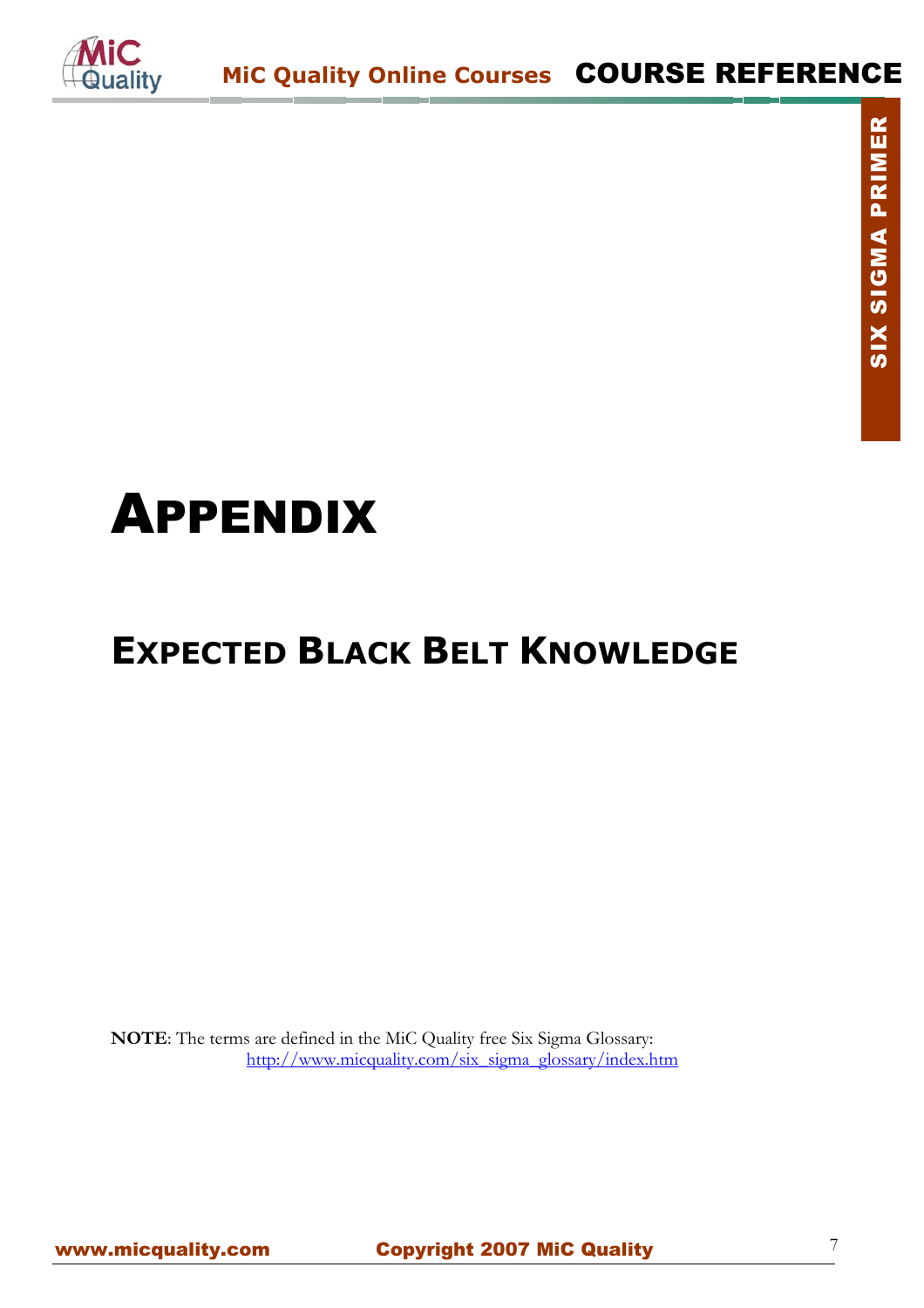



8 Copyright 2007 MiC Quality www.micquality.com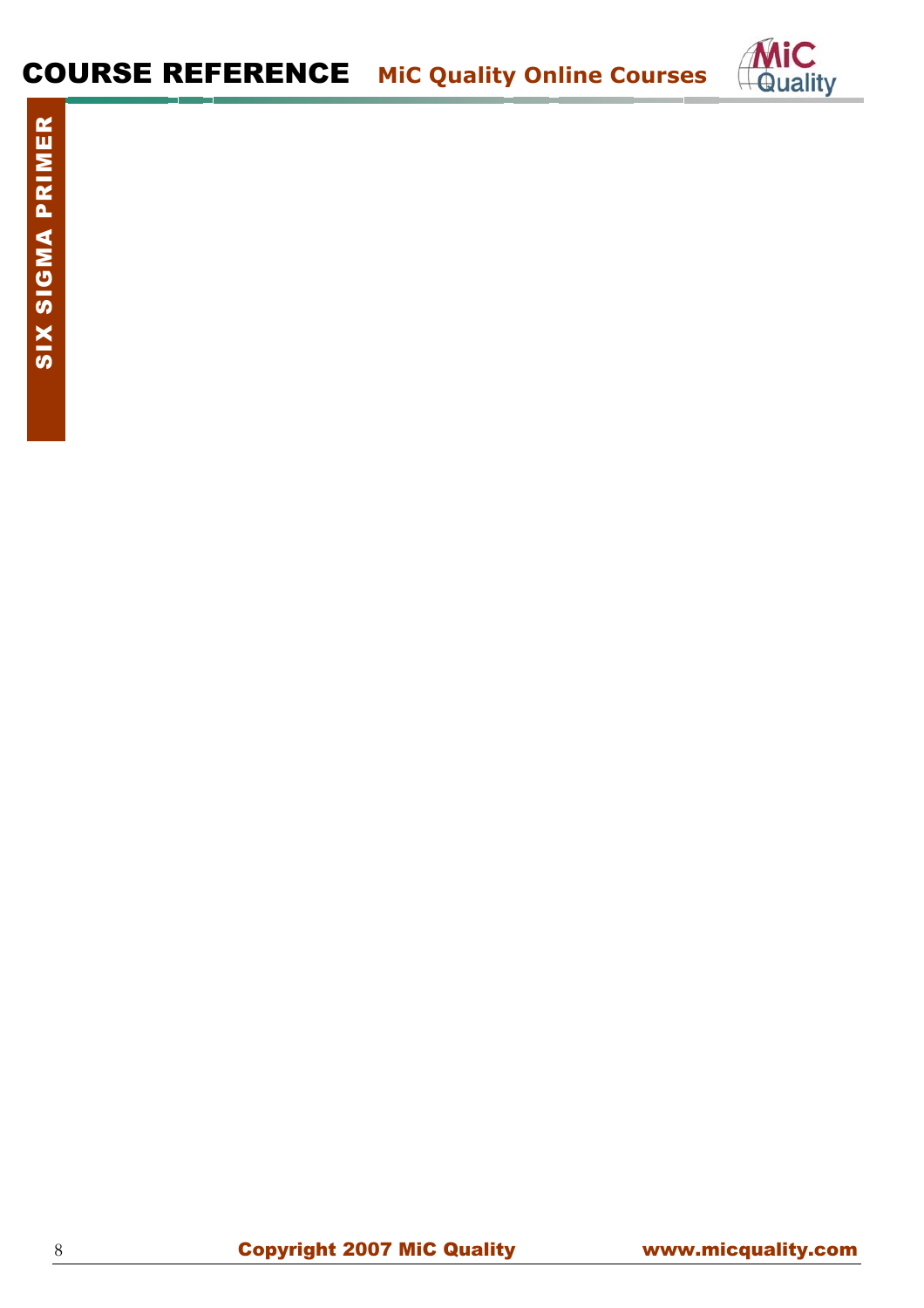

|                                                      | <b>Deployment</b>                                                                                                                                                                                                                                                                                                                                                                          |
|------------------------------------------------------|--------------------------------------------------------------------------------------------------------------------------------------------------------------------------------------------------------------------------------------------------------------------------------------------------------------------------------------------------------------------------------------------|
| <b>MANAGING</b><br><b>UPWARDS</b>                    | Ensure that the project will meet the business needs of the organization.<br>This requires a broad background knowledge of Six Sigma & Lean,<br>business imperatives, key financial measures, and the organizational<br>structure to put the project into the strategic context.                                                                                                           |
| <b>TEAM</b><br><b>MANAGEMENT</b>                     | select an effective team and organize and run meetings<br>use various methods to forestall and resolve conflicts between team<br>members<br>• use techniques to encourage individual contributions and get the best out<br>of each individual and the team                                                                                                                                 |
| <b>PROCESS</b><br><b>IMPROVEMENT</b><br><b>TOOLS</b> | use a selection of methods that promote creative decision making e.g.<br>brainstorming, nominal group technique and multivoting<br>use a range of graphical tools that help with creative problem solving e.g.<br>affinity diagrams, tree diagrams, process decision program charts, matrix<br>diagrams, interrelationship digraphs, prioritization matrices, activity<br>network diagrams |

|                                    | <b>Define</b>                                                                                                                                                |
|------------------------------------|--------------------------------------------------------------------------------------------------------------------------------------------------------------|
| <b>PROJECT</b><br><b>CHARTER</b>   | Develop the Project Charter, including the problem statement, business<br>case, project scope, objectives and performance measures                           |
| <b>PROJECT</b><br><b>TRACKING</b>  | Be able to plan and maintain the project schedule using project<br>management tools such as Gantt Charts and toll-gate reviews                               |
| <b>SIPOC</b>                       | Create a SIPOC Diagram.                                                                                                                                      |
| <b>VOICE OF</b><br><b>CUSTOMER</b> | Be able to gather information about the Voice of the Customer using a<br>variety of methods, including surveys, focus groups, interviews and<br>observations |
|                                    | • Convert the VOC information to customer requirements using Quality<br>Function Deployment and the Kano model                                               |
| <b>CTQ</b><br><b>FLOWDOWN</b>      | Create specific metrics using CTQ flow-down.                                                                                                                 |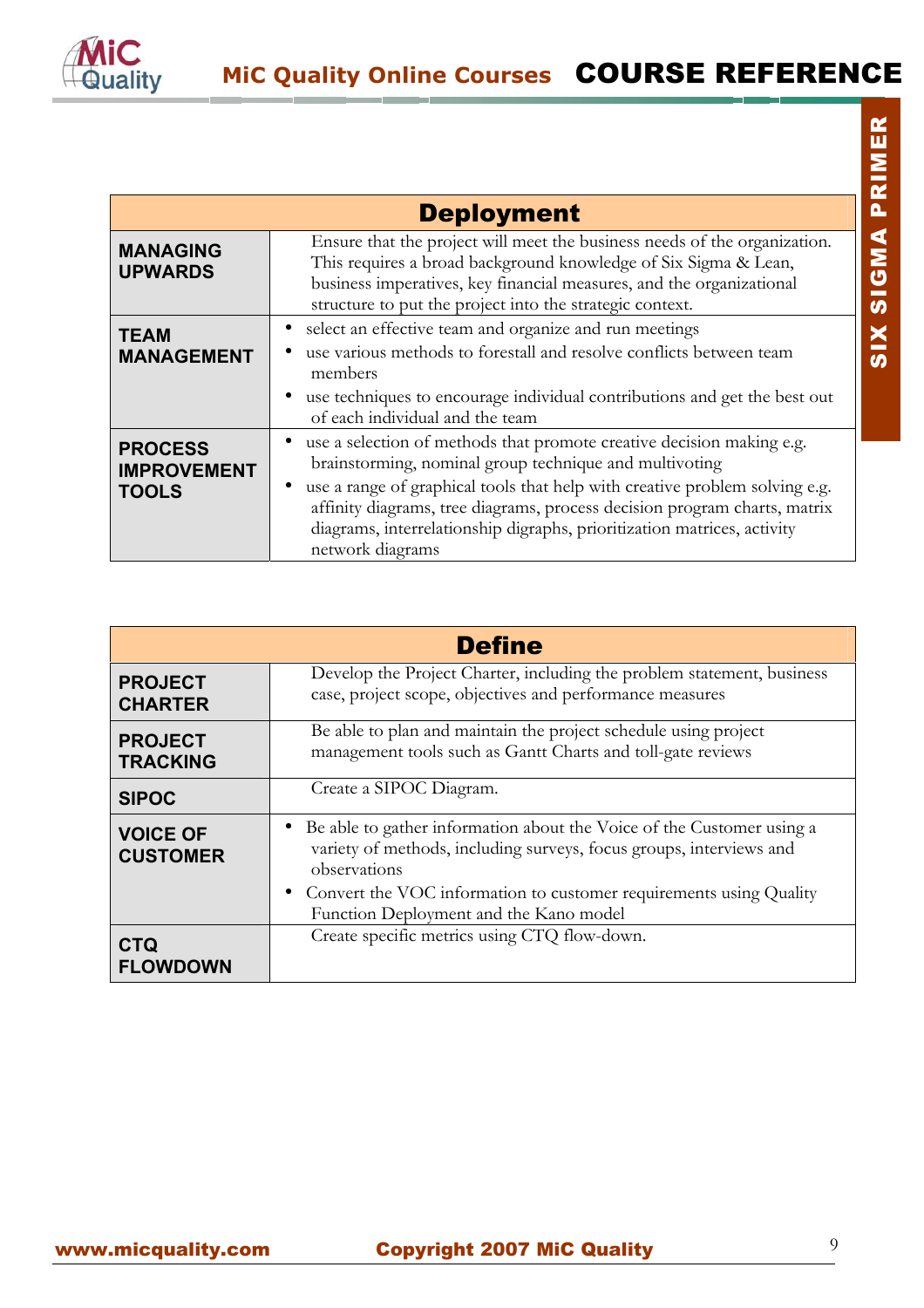### COURSE REFERENCE **MiC Quality Online Courses**



SIX SIGMA PRIMER SIX SIGMA PRIMER

| <b>Measure</b>                                  |                                                                                                                                                                                                                                                                              |  |
|-------------------------------------------------|------------------------------------------------------------------------------------------------------------------------------------------------------------------------------------------------------------------------------------------------------------------------------|--|
| <b>PROCESS</b><br><b>ANALYSIS</b>               | Define the process using various types of chart e.g. value stream maps, process<br>maps, flowcharts and spaghetti diagrams.                                                                                                                                                  |  |
| <b>COLLECT</b><br><b>DATA</b>                   | Collect data from the process and use check sheets.                                                                                                                                                                                                                          |  |
| <b>SAMPLING</b>                                 | Develop a sampling plan using an appropriate method including random,<br>convenience, stratified or systematic sampling.                                                                                                                                                     |  |
| <b>MSA</b>                                      | Carry out measurement systems analysis. This includes gage R& R studies and<br>bias and linearity studies for continuous variables. It also includes using the<br>analytic method for attributes.                                                                            |  |
| <b>SUMMARIZE</b><br><b>DATA</b>                 | Summarize the data using analytical & descriptive statistics and probability.<br>Use graphical methods including Pareto charts, control charts, run charts, box<br>& whisker plots, scatter diagrams and normal probability plots.                                           |  |
| <b>PROCESS</b><br><b>CAPABILITY</b>             | Carry out a process capability study and calculate Process Capability and<br>Process Performance using the appropriate measures, selecting from $C_p$ , $C_{pk}$ ,<br>$P_p$ , $P_{pk}$ , $C_{pm}$ . This includes dealing with non-normal data using a Box-Cox<br>transform. |  |
| <b>SIX SIGMA</b><br><b>METRICS</b>              | Calculate Six Sigma Metrics, Parts Per Million (PPM), DPMO, DPU, RTY and<br>the sigma level.                                                                                                                                                                                 |  |
| <b>Lean Measure</b>                             |                                                                                                                                                                                                                                                                              |  |
| <b>PROCESS</b><br><b>FLOW</b><br><b>METRICS</b> | Evaluate process flow and utilization by analyzing Work in Progress (WIP),<br>Work in Queue (WIQ), touch time, 'takt' time, cycle time and throughput.                                                                                                                       |  |

|                                                       | <b>Analyze</b>                                                                                                                                                                                                                                                                                                                             |
|-------------------------------------------------------|--------------------------------------------------------------------------------------------------------------------------------------------------------------------------------------------------------------------------------------------------------------------------------------------------------------------------------------------|
| <b>STATISTICAL</b><br><b>ANALYSIS</b>                 | Use advanced statistical methods to explore the relationships between factors<br>in the process:<br>use regression, correlation and multivariate analysis to find the relationship<br>between the factors that affect the process and the process outcomes<br>use various types of hypothesis tests to test for significant differences in |
|                                                       | results (t, F, chi-square tests, contingency tables, nonparametric tests)                                                                                                                                                                                                                                                                  |
| <b>FMEA</b>                                           | Conduct a Failure Mode and Effects Analysis study (DFMEA or PFMEA).                                                                                                                                                                                                                                                                        |
| <b>PRODUCTION</b><br><b>SYSTEM</b><br><b>ANALYSIS</b> | Analyze a production system using e.g. Gap Analysis, Root Cause Analysis<br>and/or Waste analysis                                                                                                                                                                                                                                          |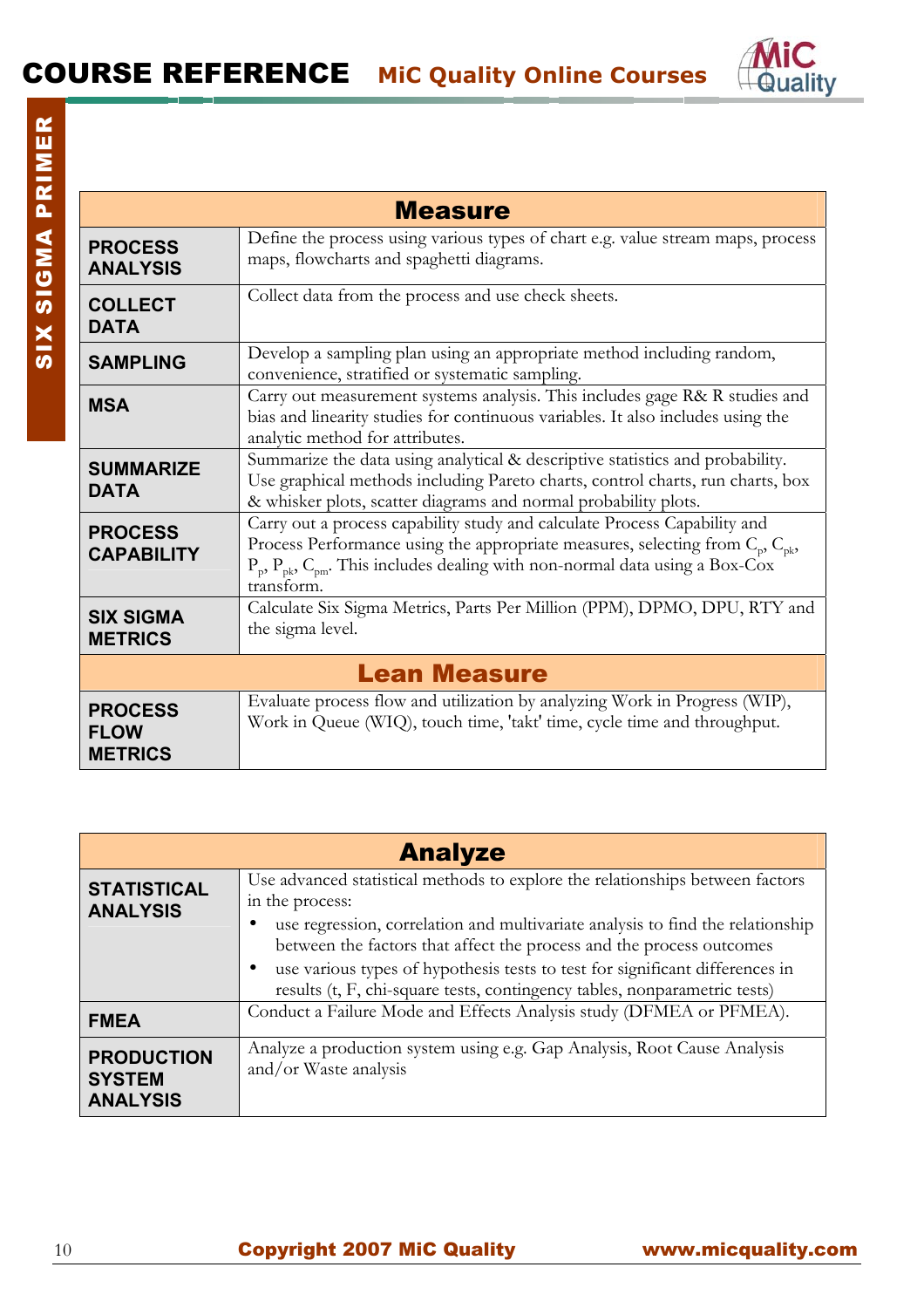

| Ω.          |
|-------------|
|             |
|             |
| l           |
| í           |
| ٦           |
| í<br>I<br>ī |
|             |
| ľ<br>đ      |
|             |
| ĺ           |
| ľ           |
| I           |
| ľ<br>r      |
| ľ           |
| ſ           |
| ľ           |
|             |

| <b>Improve</b>                        |                                                                                                                                                                                                                                                                                                                                                                                          |  |
|---------------------------------------|------------------------------------------------------------------------------------------------------------------------------------------------------------------------------------------------------------------------------------------------------------------------------------------------------------------------------------------------------------------------------------------|--|
| <b>EXPERIMENTAL</b><br><b>DESIGN</b>  | Design and carry out Full and Fractional Factorial experiments, including<br>Plackett Burman designs. Ideally Black Belts should be able to use more<br>advanced methods including Central Composite, Response Surface and Box<br>Behnken designs, Hill Climbing and Taguchi designs. Black Belts concerned<br>with chemicals or other mixtures should be familiar with mixture designs. |  |
| <b>RISK ANALYSIS</b>                  | Evaluate risk from an organizational (macro) perspective. Useful methods<br>include SWOT (Strength, Weakness, Opportunities, Threats) analysis or<br>PEST (Political, Environmental, Social and Technological) analysis.                                                                                                                                                                 |  |
| <b>Lean Improve</b>                   |                                                                                                                                                                                                                                                                                                                                                                                          |  |
| <b>WASTE</b><br><b>ANALYSIS</b>       | Analyze a production system and identify the 'seven classic wastes'. Introduce<br>methods to reduce waste including pull systems, kanban, 5S, standard work<br>and poka-yoke.                                                                                                                                                                                                            |  |
| <b>CYCLE TIME</b><br><b>REDUCTION</b> | Reduce cycle time by introducing continuous flow methods and Single Minute<br>Exchange of Die (SMED).                                                                                                                                                                                                                                                                                    |  |
| <b>KAIZEN</b>                         | Be able to recognize opportunities for, and apply, Kaizen and Kaizen Blitz.                                                                                                                                                                                                                                                                                                              |  |

| <b>Control</b>                                         |                                                                                                                                                                                                                                                                                                                               |
|--------------------------------------------------------|-------------------------------------------------------------------------------------------------------------------------------------------------------------------------------------------------------------------------------------------------------------------------------------------------------------------------------|
| <b>STATISTICAL</b><br><b>PROCESS</b><br><b>CONTROL</b> | Be able to design and apply Statistical Process Control to a process using<br>the appropriate type of control chart (Xbar & R, Xbar & s, ImR, p, np, c, u,<br>moving average, short run SPC). This includes carrying out the process<br>capability study.<br>Be familiar with the principles of Total Productive Maintenance. |
| <b>TPM</b>                                             |                                                                                                                                                                                                                                                                                                                               |
| <b>VISUAL FACTORY</b>                                  | Be familiar with the methods used in a 'Visual Factory'                                                                                                                                                                                                                                                                       |
| <b>DOCUMENTATION</b>                                   | Develop documentation used in control including Control Plans, Standard<br>Operating Procedures and Training Plans                                                                                                                                                                                                            |

| <b>Design for Six Sigma</b> |                                                                                |  |
|-----------------------------|--------------------------------------------------------------------------------|--|
| <b>DESIGN FOR X</b>         | Be familiar with the use of DFX where 'X' stands for cost,                     |  |
|                             | manufacturability, test, maintainability, quality or other key criteria.       |  |
| <b>ROBUST DESIGN</b>        | Be able to apply the principles of robust design, tolerance design and         |  |
|                             | statistical tolerancing.                                                       |  |
| <b>DESIGN TOOLS</b>         | Be able to use Porters five forces analysis, Portfolio analysis, the Theory of |  |
|                             | Inventive Problem Solving (TRIZ) and Pugh analysis.                            |  |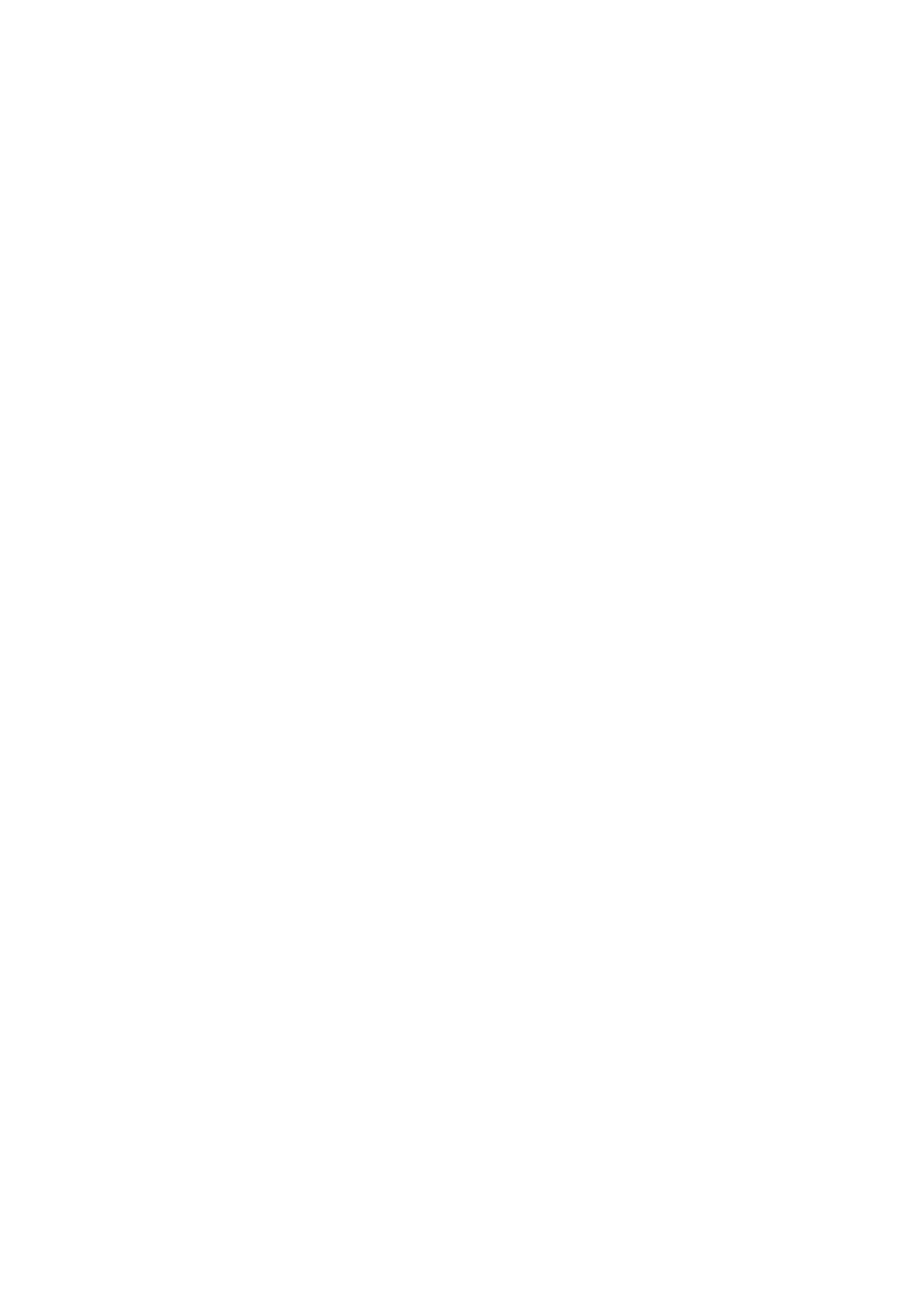

#### SIX SIGMA PRIMER

This course provides an in-depth introduction to Six Sigma. It takes you through each stage of the DMAIC sequence using case studies to show you how, and when, to use the most important methods and tools.

**TOPICS:** Deployment, Six Sigma metrics, the DMAIC sequence, Lean methods, Design For Six Sigma (DFSS).

#### **Recommended for everyone implementing Six Sigma or studying for a Black Belt.**

#### STATISTICAL PROCESS CONTROL (SPC)

You will learn how to carry out process capability studies, use control charts effectively, and use the results to improve your processes.

**TOPICS:** Variation; process capability Cp, Cpk; process performance Pp, Ppk; X-Bar and R control charts; attribute control charts p, np, c, u.

**A must for everyone involved in quality management, ISO9000, Six Sigma.**

#### ADVANCED STATISTICAL PROCESS CONTROL

Covers 10 types of control charts for a variety of process situations, including short and high volume, as well as supporting process improvement and Six Sigma initiatives.

**TOPICS:** Given Standard, X-bar & s, Median, Demerits Per Unit (U), Individual and Moving Range (XmR), Moving Average & EWMA, CuSum; Short Run SPC; PRE-control.

**Recommended for everyone involved in quality management, ISO9000 and Six Sigma.**

#### PRIMER IN STATISTICS

An introduction to statistics and process improvement tools.

**TOPICS:** Mean, Median, Mode, Range, Variance, Standard Deviation, Normal Distribution, Testing for Normality, Grouped Data, Percentiles, Histograms, Pareto Charts, Box Plots, Stem & Leaf Plots, Multi-Vari Charts, Scatter Graphs, Correlation, Confidence Intervals, Hypothesis Testing, p-Values, Power, Calculating the Sample Size.

**A must for everyone involved in Quality Management, Process Improvement and Data Analysis.**

#### ADVANCED STATISTICS

Comprehensive coverage of the statistical methods for engineers and scientists. An excellent preparation for the American Society for Quality Six Sigma Black Belt (ASQ SSBB) exam.

**TOPICS:** Confidence Intervals; t-distribution; Hypothesis Testing; t-tests; Type I and II errors and Power; Chi-Square Distribution; Contingency Tables; Regression Analysis; Correlation; ANOVA; Probability; Binomial, Poisson & Hypergeometric Distributions

**Recommended for scientists, engineers, Six Sigma Black Belts and Master Black Belts.**

#### DESIGN OF EXPERIMENTS (DOE)

A practical guide for people who need to improve their processes using experimental design. **TOPICS:** Full and Fractional Factorial Designs; Design Resolution; Hypothesis Testing; ANOVA; Analysis of Residuals; Screening Designs; Plackett-Burman Designs

**A must for Six Sigma Black Belts and Master Black Belts; recommended for engineers.**

#### ADVANCED DESIGN OF EXPERIMENTS

The course shows how to analyze the advanced methods of experimental design using Minitab. **TOPICS:** Taguchi Signal to Noise Ratio and Taguchi designs, Response Surface Designs, "Hill climbing" approach for process optimum, Mixture Designs

**A must for Six Sigma Black Belts; recommended for engineers and researchers.** 

#### MEASUREMENT SYSTEMS ANALYSIS (MSA/GAGE R&R)

SPC and DOE rely on the integrity of the measurement systems. This course provides a thorough treatment on how to evaluate and improve measurement systems.

**TOPICS:** Control Chart Methods; Repeatability & Reproducibility; Gage R & R Studies; Evaluating the Results; Using Minitab; ANOVA Methods; Capability, Bias, Linearity & Stability; Attribute Studies - long and short methods.

**Recommended for quality managers, Six Sigma Black Belts and Master Black Belts.**

#### **"The fundamentals of statistics have been explained in a beautiful manner which makes them easy to understand."**

**"I really appreciate your clear and practical explanations and the simulations! I've never really understood statistics very well. Your Primer was VERY helpful. I think I'm starting to understand this stuff!"**